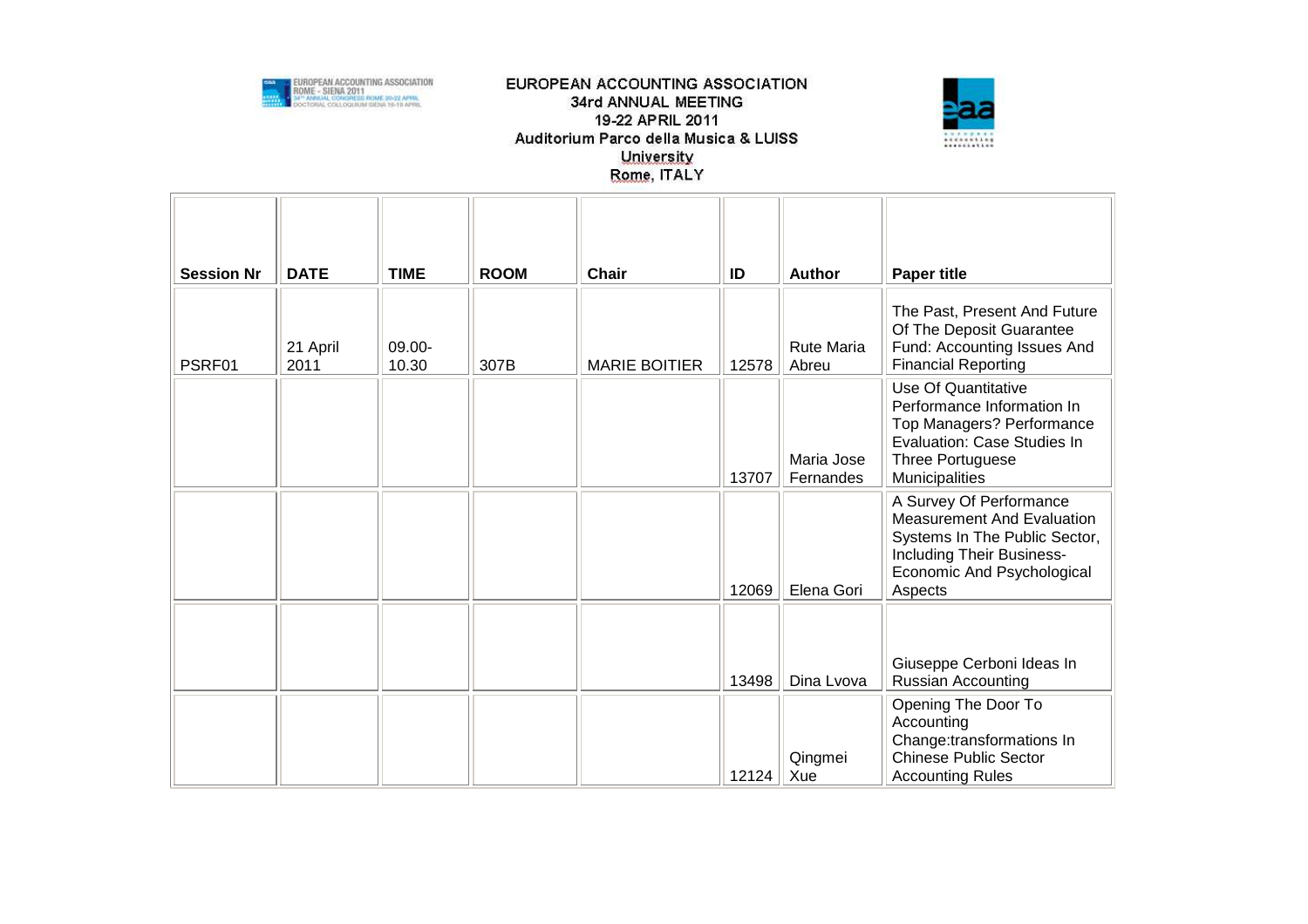



| <b>Session Nr</b> | <b>DATE</b>      | <b>TIME</b>        | <b>ROOM</b> | <b>Chair</b>                                 | ID    | Author                                            | <b>Paper title</b>                                                                                                                                                                          |
|-------------------|------------------|--------------------|-------------|----------------------------------------------|-------|---------------------------------------------------|---------------------------------------------------------------------------------------------------------------------------------------------------------------------------------------------|
| PSRF02            | 21 April<br>2011 | $11.00 -$<br>12.30 | 307B        | <b>NATHALIE</b><br>ANGELÉ-<br><b>HALGAND</b> | 11617 | <b>Beatriz</b><br>Cuadrado-<br><b>Ballesteros</b> | Determinants Of Local<br>Decentralization And Its<br><b>Relation To Debt And Fiscal</b><br>Pressure                                                                                         |
|                   |                  |                    |             |                                              | 11671 | <b>Isabel Maria</b><br>Garcia-<br>Sanchez         | Impact Of Political Factors On<br><b>Local Decentralisation</b>                                                                                                                             |
|                   |                  |                    |             |                                              | 12602 | Claude<br>Laurin                                  | <b>Costing Governmental</b><br>Services In A Reformed<br>Environment: Unreachable<br><b>Goal Or Unfinished Business?</b>                                                                    |
|                   |                  |                    |             |                                              | 12302 | Pina Puntillo                                     | The Use Of Accounting<br>Variables For The<br><b>Construction Of Logit And</b><br><b>Probit Estimates Of Financial</b><br>Risk In Italian Local<br>Authorities: An Empirical<br>Application |
| PSRF03            | 22 April<br>2011 | 14.00-<br>15.30    | 407A        | <b>FRODE</b><br><b>MELLEMVIK</b>             | 12099 | Francesco<br>Dainelli                             | Accountability In The<br>Stakeholder-Agency Theory:<br>Evidences From Museum<br>Sector                                                                                                      |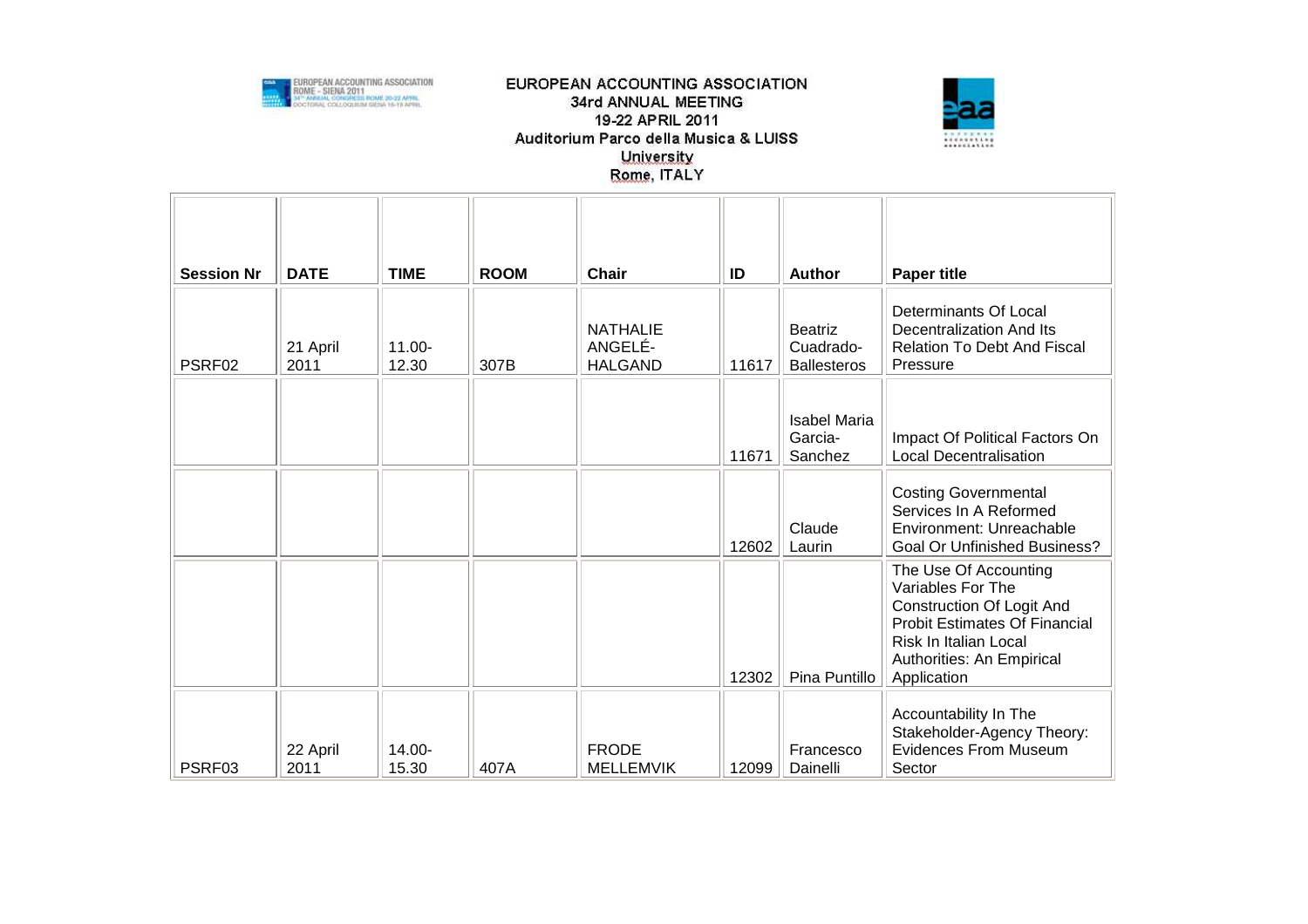



| <b>Session Nr</b> | <b>DATE</b>      | <b>TIME</b>     | <b>ROOM</b> | <b>Chair</b>         | ID    | <b>Author</b>       | <b>Paper title</b>                                                                                                                                                                    |
|-------------------|------------------|-----------------|-------------|----------------------|-------|---------------------|---------------------------------------------------------------------------------------------------------------------------------------------------------------------------------------|
|                   |                  |                 |             |                      | 12903 | <b>Kertu Laats</b>  | <b>Connecting Value Chain</b><br><b>Concept And Performance</b><br>Management In The Public<br><b>Sector Organizations</b>                                                            |
|                   |                  |                 |             |                      | 13727 | Andreas<br>Lengger  | The Perfect Sorting Fairy Tale:<br>Plea-Bargaining With<br>Heterogeneous Expectations                                                                                                 |
|                   |                  |                 |             |                      | 12091 | Ewelina<br>Zarzycka | Influence Of The Financial<br>And Non-Financial Information<br>On The Results Of The Public<br><b>Benefit Organizations</b>                                                           |
|                   |                  |                 |             |                      | 12646 | Joost<br>Zuurbier   | Merger Motives And Effects In<br>Dutch Hospitals: Mitigating<br><b>Financial Risks</b>                                                                                                |
| PSRF04            | 22 April<br>2011 | 16.00-<br>17.30 | 407A        | <b>CLAUDE LAURIN</b> | 12693 | Cynthia<br>Jeffrey  | <b>Developing Accounting</b><br><b>Standards In The Public</b><br>Interest: Should Corporate<br>Social Responsibility<br>Disclosure Be Integrated With<br><b>Financial Reporting?</b> |
|                   |                  |                 |             |                      | 11429 | Giacomo<br>Manetti  | The Evaluation Of The Socio-<br>Economic Impact Of Social<br>Enterprises To Whom The<br><b>Public Administration</b><br><b>Contracts For Service</b>                                  |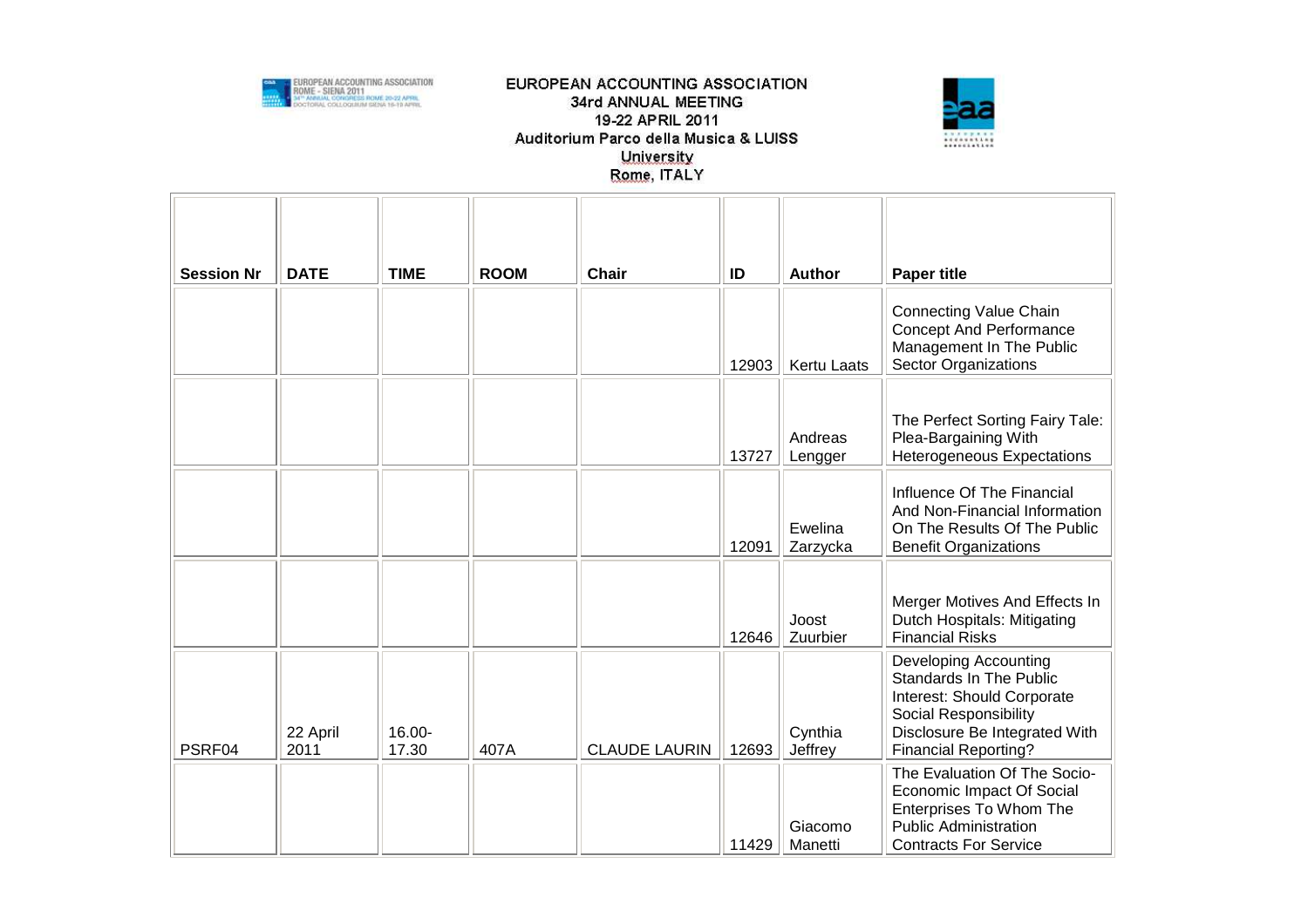



| <b>Session Nr</b> | <b>DATE</b>      | <b>TIME</b>     | <b>ROOM</b> | <b>Chair</b> | ID    | <b>Author</b>         | <b>Paper title</b>                                                                                                                                                        |
|-------------------|------------------|-----------------|-------------|--------------|-------|-----------------------|---------------------------------------------------------------------------------------------------------------------------------------------------------------------------|
|                   |                  |                 |             |              |       |                       | Delivery: The Model Of Social<br>Return On Investment (sroi)<br>Analysis                                                                                                  |
|                   |                  |                 |             |              | 13232 | Remigiusz<br>Napiecek | A Model Of Balanced<br><b>Management Of University</b><br>Resources - The Case Of<br>Poznan University Of<br>Economics                                                    |
|                   |                  |                 |             |              | 11929 | Anne<br>Riviere       | The Construction Of A Pms:<br>From The Global Steering Of<br><b>Higher Education Policy To</b><br>The Local Management Of<br>Autonomous Universities In<br>France         |
|                   |                  |                 |             |              | 12236 | Alexandre<br>Vernhet  | The Balanced Scorecard,<br>Lever Of The University<br>Governance: A French<br>Experience                                                                                  |
| PSRF05            | 22 April<br>2011 | 16.00-<br>17.30 | 407B        | LOUISE KLOOT | 12051 | Jérôme<br>Lartigau    | Management Control In<br>French Public Hospitals At<br>The Time Of Prospective<br>Payment Systems And Clinical<br>Directorates: A New<br><b>Institutional Perspective</b> |